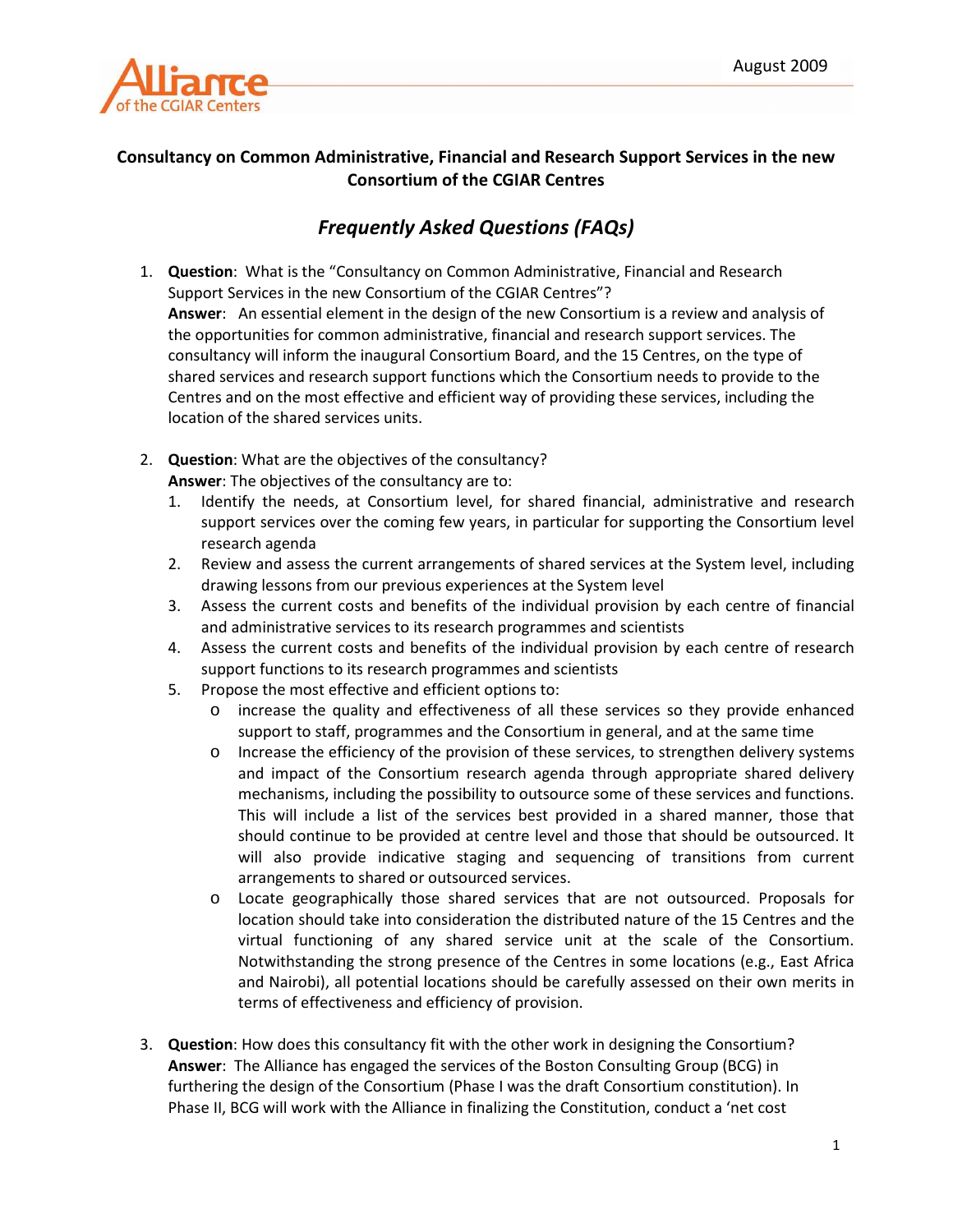

<u>.</u>

assessment' of the Consortium Board and Office relative to the current system and to propose design options for the Consortium Office, including an analysis of possible locations for the office. The functions of the Consortium Office are based on the constitution and best practices in similar types of offices. Parts of the roles of the current CGIAR Secretariat, Science Council Secretariat and Alliance Office as well as responsibilities not assumed by any office today, will form the functions of the Consortium Office.

There are links between the work being undertaken by BCG and the "Shared Services" consultancy. The Consortium Planning Team<sup>1</sup> is monitoring both consultancies to ensure cohesion. Additional guidance and review is provided through a reference group formed for both consultancies. There are shared members of each reference group to further strengthen the linkages.

4. **Question**: What is "Shared Services"?

**Answer**: Shared Services seeks to standardize processes and technologies across the enterprise to achieve greater processing efficiency. Through sharing common services, Centres can potentially realize a wide range of benefits – leverage services across Centres to increase service levels, introduce new services needed to support programs, increase efficiency and effectiveness of services (allowing us to "do more with less"), standardize common services to reduce inefficiencies and "reinventing of the wheel" across Centres, allow staff to focus on more mission-critical, value-added activities, etc.

Additionally, a Shared Services operating model changes the manner in which organizations view the functions being performed. No longer are functions seen as merely a "back-office." By putting these functions in an organization which focuses solely on service delivery they become part of a "front-office."

5. **Question**: What kind of services can be shared?

**Answer**: A large number of support functions can be considered for Shared Services. Typical Shared Services include traditional support functions, such as IT, Finance, HR, Procurement, etc. Ideal processes for Shared Services have low strategic impact and significant economies of scale – i.e. processes that are not unique to a particular Centre and can be shared across Centres at a lower cost than within each individual Centre.

6. **Question**: How are shared services different from *common* systems and standards? **Answer**: Many centers may use the same system or vendor to support their activities (e.g. same email provider). The Consortium may also decide to recommend that certain standards be introduced across the centers (e.g. standard accounting codes). While using the same systems and introducing standards often reduces complexity and may take advantage of leveraged buying, they do not necessarily equate to services being shared across centers. Shared services go beyond common systems and standards to sharing processes and people and focusing on outcomes delivered (e.g. % of service levels met).

 $^1$  Consortium Planning Team: Steve Hall (Chair), Pamela Anderson, Andrew Bennett, Julio Berdegué, Guido Gryseels, Robert Zeigler and Anne-Marie Izac.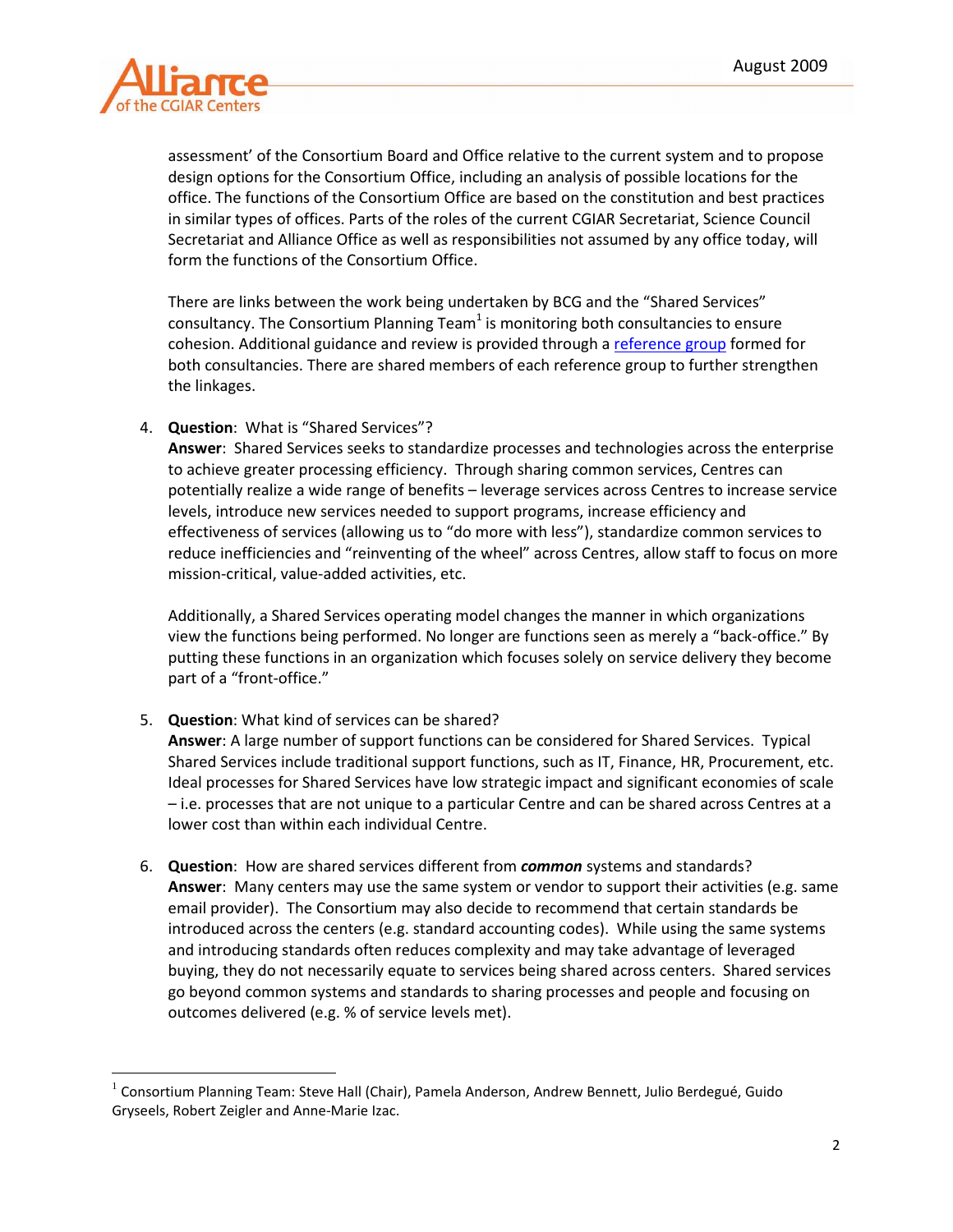

- 6. **Question**: Is Shared Services just centralizing all of our resources into one place? **Answer**: For many, the first thought that comes to mind at the mention of Shared Services is the centralization of resources. Indeed, it is true that much of the benefit to be achieved by adopting a Shared Services model is through the co-location of resources performing similar functions to one physical environment. At the same time, there are some Shared Services (e.g. hosting of applications) that can be provided virtually. Determining *how* Shared Services will be delivered will come after determining *which* services are the best candidates to be shared across Centres.
- 7. **Question**: Is this all about cost savings?

**Answer**: Cost savings are an expected outcome of most Shared Services initiatives and are in line with the move toward a more cost effective Consortium. We are also focused on other benefits from Shared Services, including increased quality and effectiveness of services, increased staff focus on mission-critical activities, increased availability of shared information for decisionmaking, increased transparency and reporting. Overall, Shared Services should help increase our ability to support our research efforts and planned mega-programs over the next several years.

- 8. **Question**: Are we outsourcing our services to some other low-cost location? **Answer**: As mentioned above, determining *how* Shared Services will be delivered will come after determining *which* services are the best candidates to be shared across Centres. The cost of labor is just one factor in determining the overall cost of a service and its fit to shared across Centres. Determining how services should be sourced (in-house, outsourced, offshore vs. onshore, etc.) will be part of the overall recommendations on a service-by-service basis.
- 9. **Question**: How will you get input from the Centres?

**Answer**: The consultancy team will be visiting CGIAR Centres over the next several weeks. Site visits will be important to gather input on different shared service opportunities plus provide overall awareness of the initiative. Site visits will be 2-3 days in order to handle scheduling issues and to cover several subject areas.

The visits will occur between September and early October. A detailed schedule of visits and the agenda for the visits will be communicated in August.

10. **Question**: To whom does the consultancy report?

**Answer**: The consultants will work closely with and report directly to the Consortium Planning Team (CPT), providing regular progress reports to the CPT and the Shared Services Reference Group.

11. **Question:** Who is on the Shared Services Reference Group?

**Answer**: The Shared Services Reference Group is made up of the following Center staff: Abeysekera, Laksiri (ICRAF); Alonso, Carlos (CIP); Chandler, Fiona (Alliance of the CGIAR Centers); Crissman, Charles (CIP); Governey, David (IFPRI); Harding, Paul (Bioversity); O'Donoghue, Gerard (Bioversity); Oliver, Jamie (WorldFish); Ortiz, Rodomiro (CIMMYT); Rogers, Wayne (WorldFish), and (to be confirmed) van Ginkel, Maarten (ICARDA).